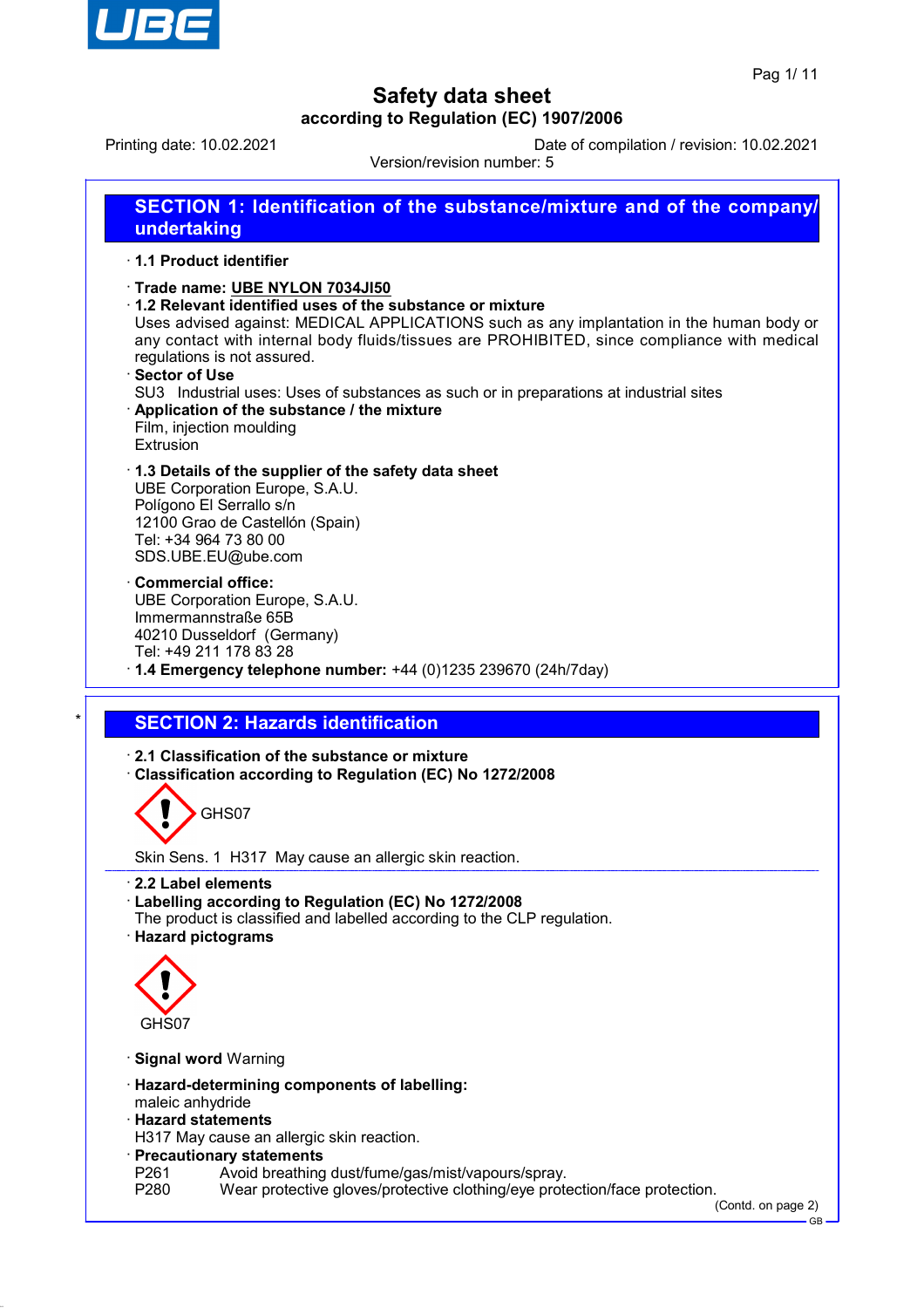

Printing date: 10.02.2021 Date of compilation / revision: 10.02.2021

Version/revision number: 5

#### **Trade name: UBE NYLON 7034JI50**

P333+P313 If skin irritation or rash occurs: Get medical advice/attention.

P302+P352 IF ON SKIN: Wash with plenty of water.

P362+P364 Take off contaminated clothing and wash it before reuse.

P501 Dispose of contents/container in accordance with local/regional/national/international regulations.

· **2.3 Other hazards**

· **Results of PBT and vPvB assessment**

- · **PBT:** Not applicable.
- · **vPvB:** Not applicable.

### **SECTION 3: Composition/information on ingredients**

### · **3.2 Chemical characterisation: Mixtures**

· **Description:** Mixture: consisting of the following components.

| <b>Dangerous components:</b>                                          |                                                                                                                                                                                       |              |
|-----------------------------------------------------------------------|---------------------------------------------------------------------------------------------------------------------------------------------------------------------------------------|--------------|
| CAS: 3622-84-2<br>EINECS: 222-823-6<br>Reg.nr.: 01-2119486780-29-0000 | N-butylbenzenesulphonamide (BBSA)<br>Aquatic Chronic 3, H412                                                                                                                          | < 10%        |
| CAS: 1333-86-4<br>EINECS: 215-609-9<br>Reg.nr.: 01-2119384822-32-XXXX | Carbon Black<br>substance with a Community workplace exposure<br>limit                                                                                                                | $≥0.1-S2.5%$ |
| CAS: 108-31-6<br>EINECS: 203-571-6<br>Reg.nr.: 01-2119472428-31-XXXX  | maleic anhydride<br><b>Example 20</b> Resp. Sens. 1, H334; STOT RE 1, H372<br>Skin Corr. 1B, H314; Eye Dam. 1, H318<br>Acute Tox. 4, H302; Acute Tox. 4, H332; Skin<br>Sens. 1A, H317 | $< 0.1\%$    |
| · Non dangerous components                                            |                                                                                                                                                                                       |              |
| 25191-04-2 Polyamide 6/12                                             |                                                                                                                                                                                       | $>70\%$      |
|                                                                       | Additional information: For the wording of the listed hazard phrases refer to section 16.                                                                                             |              |

## **SECTION 4: First aid measures**

### · **4.1 Description of first aid measures**

### · **General information:**

Take affected persons out into the fresh air.

Seek medical treatment.

Immediately remove any clothing soiled by the product.

· **After inhalation:**

If exposed to vapors from heating and molding material, remove to fresh air.

If symptoms, coughing and discomfort in nose and throat remain, get medical attention.

Supply fresh air and to be sure call for a doctor.

In case of unconsciousness place patient stably in side position for transportation.

· **After skin contact:**

If redness, itching or burning sensation develops, get medical attention.

After contact with the molten product, cool rapidly with cold water.

Do not pull solidified product off the skin.

Seek medical treatment.

Immediately wash with water and soap and rinse thoroughly.

· **After eye contact:**

Immediately flush exposed area with copious amounts of water for at least 15 minutes.

(Contd. on page 3)

GB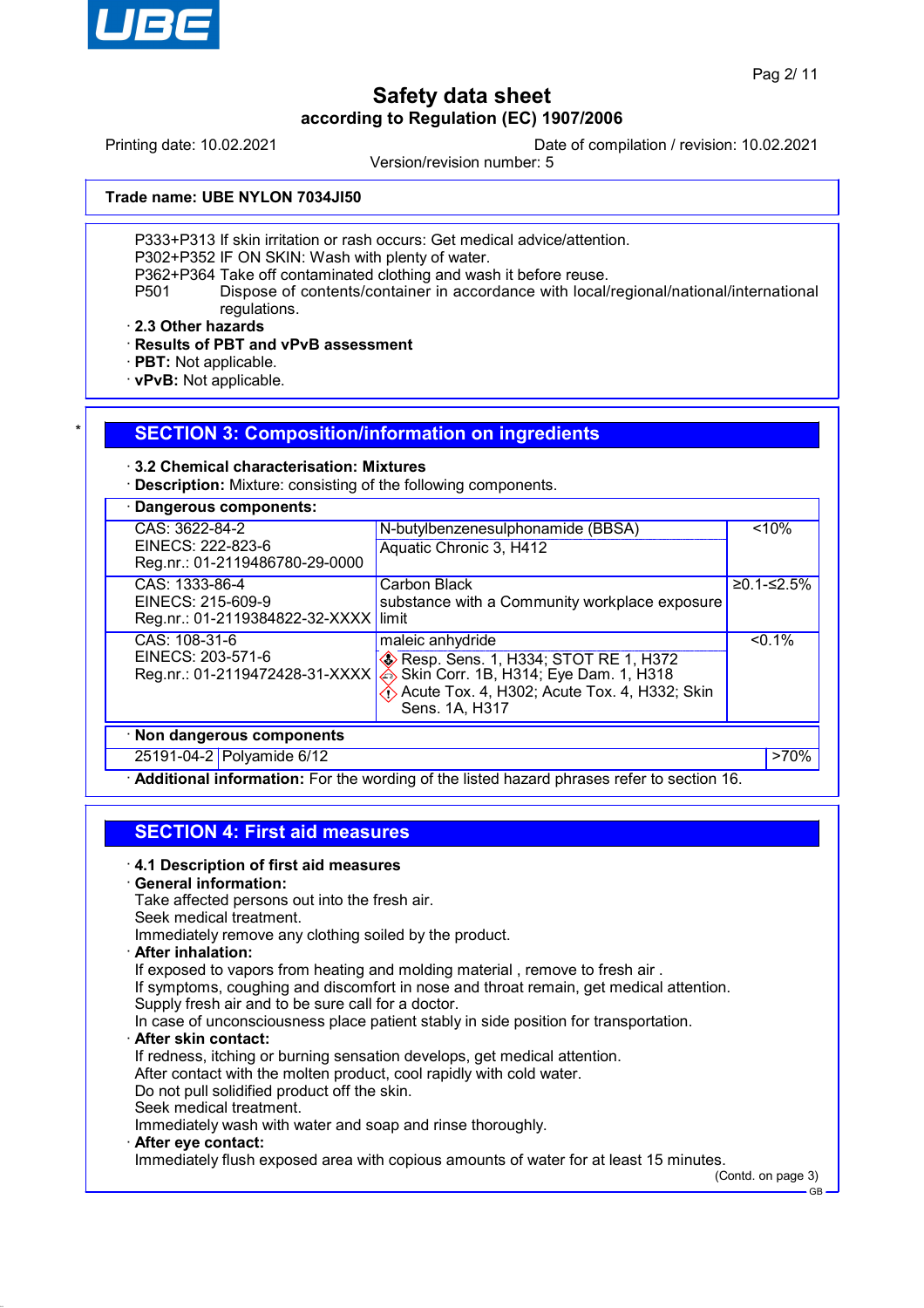

Printing date: 10.02.2021 Date of compilation / revision: 10.02.2021

Version/revision number: 5

#### **Trade name: UBE NYLON 7034JI50**

If redness, itching or burning sensation develops, do not rub eyes and immediately get medical attention.

· **After swallowing:**

Rinse out mouth and then drink plenty of water.

Do not induce vomiting; call for medical help immediately.

· **4.2 Most important symptoms and effects, both acute and delayed** At molten state, expected to cause burns to skin.

Irreversible dermatitis will occur if you do not wash affected skin immediately and thoroughly.

· **4.3 Indication of any immediate medical attention and special treatment needed**

Treatment: Treat according to symptoms (decontamination, vital functions), no known specific antidote.

### **SECTION 5: Firefighting measures**

- · **5.1 Extinguishing media**
- · **Suitable extinguishing agents:**
- **Water**
- Fire-extinguishing powder
- Carbon dioxide

Use fire extinguishing methods suitable to surrounding conditions.

- · **For safety reasons unsuitable extinguishing agents:** Not known
- · **5.2 Special hazards arising from the substance or mixture**
- In case of fire, the following can be released: Carbon monoxide (CO) Carbon Dioxide (CO2) Under certain fire conditions, traces of other toxic gases cannot be excluded, e.g.: Maleic anhydride Hydrogen cyanide (HCN) Ammonia (NH3) · **5.3 Advice for firefighters** · **Protective equipment:**
- Firefighters should wear appropriate protective equipment

Wear self-contained respiratory protective device.

· **Additional information** Cool endangered receptacles with water spray.

### **SECTION 6: Accidental release measures**

- · **6.1 Personal precautions, protective equipment and emergency procedures** Stop leak if you can do so without risk Remove combustible materials Ensure adequate ventilation Use personal protective equipment as indicated in paragraph 8 · **6.2 Environmental precautions:** Do not allow to enter sewers/ surface or ground water. · **6.3 Methods and material for containment and cleaning up:**
- Sweep up to prevent slipping on polymer pellets Send for recovery or disposal in suitable receptacles. Dispose contaminated material as waste according to item 13.
- · **6.4 Reference to other sections** See Section 7 for information on safe handling. See Section 8 for information on personal protection equipment.

(Contd. on page 4)

GB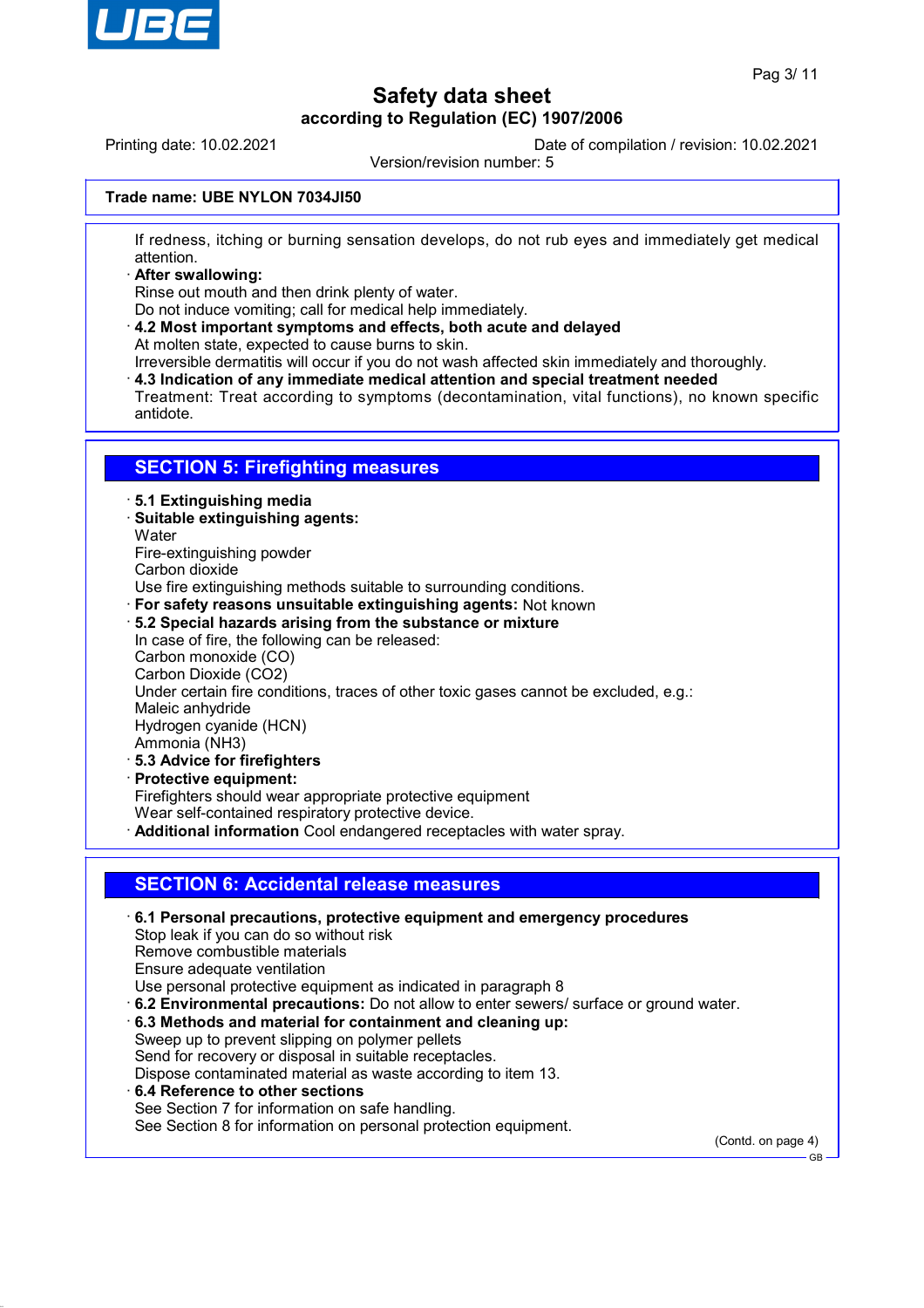

Printing date: 10.02.2021 Date of compilation / revision: 10.02.2021

Version/revision number: 5

#### **Trade name: UBE NYLON 7034JI50**

See Section 13 for disposal information.

### **SECTION 7: Handling and storage**

#### · **7.1 Precautions for safe handling**

Keep away from foodstuffs, beverages and feed. Do not eat, drink, smoke or sniff while working. Immediately remove all soiled and contaminated clothing Wash hands before breaks and at the end of work. Melted state: Avoid skin contact with the liquefied material. Avoid breathing dust/fume/vapours.

· **Information about fire - and explosion protection:** Protect against electrostatic charges.

#### · **7.2 Conditions for safe storage, including any incompatibilities**

· **Storage:**

· **Requirements to be met by storerooms and receptacles:**

Store in cool, dry conditions in well sealed receptacles.

- · **Information about storage in one common storage facility:** Not required.
- · **Further information about storage conditions:** Protect from heat and direct sunlight.
- · **7.3 Specific end use(s)**

No further relevant information available.

See item 1.2

### **SECTION 8: Exposure controls/personal protection**

· **Additional information about design of technical facilities:** Adequate ventilation should be maintained at handing. Additionally, local exhaust ventilation recommended at melting process.

· **8.1 Control parameters**

|                                  |                                      | Ingredients with limit values that require monitoring at the workplace:      |                   |                    |
|----------------------------------|--------------------------------------|------------------------------------------------------------------------------|-------------------|--------------------|
| 1333-86-4 Carbon Black           |                                      |                                                                              |                   |                    |
|                                  |                                      | WEL (Great Britain) Short-term value: 7 mg/m <sup>3</sup>                    |                   |                    |
|                                  |                                      | Long-term value: 3.5 mg/m <sup>3</sup>                                       |                   |                    |
| 108-31-6 maleic anhydride        |                                      |                                                                              |                   |                    |
|                                  |                                      | WEL (Great Britain) Short-term value: 3 mg/m <sup>3</sup>                    |                   |                    |
|                                  | Long-term value: 1 mg/m <sup>3</sup> |                                                                              |                   |                    |
|                                  | Sen                                  |                                                                              |                   |                    |
| <b>DNEL</b> (workers)            |                                      |                                                                              |                   |                    |
|                                  |                                      | 3622-84-2 N-butylbenzenesulphonamide (BBSA)                                  |                   |                    |
|                                  |                                      | Inhalative DNEL (Long-term exposure $-$ systemic effects) 2.5 mg/m3          |                   |                    |
| <b>DNEL</b> (general population) |                                      |                                                                              |                   |                    |
|                                  |                                      | 3622-84-2 N-butylbenzenesulphonamide (BBSA)                                  |                   |                    |
| Oral                             | DNEL(Systemic effects-Long-term)     |                                                                              | 0.26 mg/Kg bw/day |                    |
|                                  |                                      | Inhalative DNEL (Systemic effects-Long-term exposure) 0.45 mg/m <sup>3</sup> |                   |                    |
| · PNECs                          |                                      |                                                                              |                   |                    |
|                                  |                                      | 3622-84-2 N-butylbenzenesulphonamide (BBSA)                                  |                   |                    |
| PNEC(fresh water)                |                                      | 0.037 mg/L                                                                   |                   |                    |
|                                  |                                      |                                                                              |                   | (Contd. on page 5) |
|                                  |                                      |                                                                              |                   | <b>GB</b>          |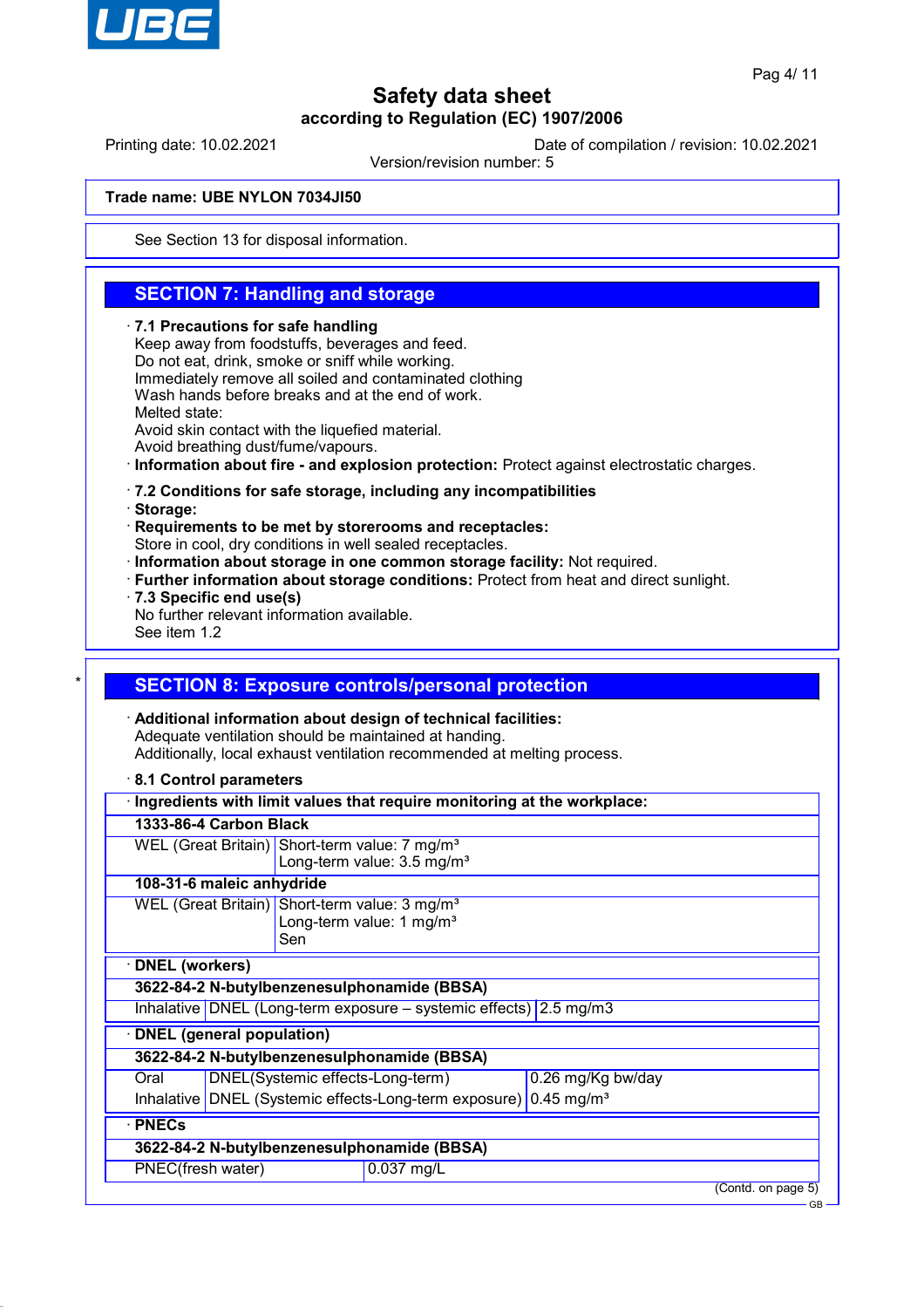

Printing date: 10.02.2021 Date of compilation / revision: 10.02.2021

Version/revision number: 5

| Trade name: UBE NYLON 7034JI50 |  |  |  |
|--------------------------------|--|--|--|
|--------------------------------|--|--|--|

| PNEC (marine water)                                                                                                                                                                                                                                                                                                                                                                                                                                                                                                     | 0.0037 mg/L                                                                                                                                                                                                                                                                                                                                               |
|-------------------------------------------------------------------------------------------------------------------------------------------------------------------------------------------------------------------------------------------------------------------------------------------------------------------------------------------------------------------------------------------------------------------------------------------------------------------------------------------------------------------------|-----------------------------------------------------------------------------------------------------------------------------------------------------------------------------------------------------------------------------------------------------------------------------------------------------------------------------------------------------------|
| PNEC (intermittent release)                                                                                                                                                                                                                                                                                                                                                                                                                                                                                             | 0.37 mg/L                                                                                                                                                                                                                                                                                                                                                 |
| PNEC (soil)                                                                                                                                                                                                                                                                                                                                                                                                                                                                                                             | 0.091 mg/kg d.w                                                                                                                                                                                                                                                                                                                                           |
| PNEC (STP)                                                                                                                                                                                                                                                                                                                                                                                                                                                                                                              | 60 mg/L                                                                                                                                                                                                                                                                                                                                                   |
| PNEC (Sediment (freshwater))                                                                                                                                                                                                                                                                                                                                                                                                                                                                                            | 0.563 mg/Kg sed                                                                                                                                                                                                                                                                                                                                           |
| PNEC (sediment (marine water)) 0.056 mg/kg sed                                                                                                                                                                                                                                                                                                                                                                                                                                                                          |                                                                                                                                                                                                                                                                                                                                                           |
|                                                                                                                                                                                                                                                                                                                                                                                                                                                                                                                         | Additional information: The lists valid during the making were used as basis.                                                                                                                                                                                                                                                                             |
| 8.2 Exposure controls<br>· Personal protective equipment:<br>· General protective and hygienic measures:<br>Immediately remove all soiled and contaminated clothing<br>Wash hands before breaks and at the end of work.<br><b>Respiratory protection:</b><br>Not necessary if room is well-ventilated.<br>Unnecessary under normal processing<br>Filter A/P2<br>exposure use self-contained respiratory protective device.<br><b>Protection of hands:</b><br>Use protective gloves according to EN 374<br>Molten state: | In accordance with Directive 89/686/EEC on personal protective equipment<br>The usual precautionary measures are to be adhered to when handling chemicals.<br>Use suitable respiratory protective device in case of insufficient ventilation.<br>In case of brief exposure or low pollution use respiratory filter device. In case of intensive or longer |
| Protective gloves                                                                                                                                                                                                                                                                                                                                                                                                                                                                                                       | At treating hot polymer or molding process, heat resistant gloves should be required.                                                                                                                                                                                                                                                                     |
| Heat protection gloves<br>preparation.                                                                                                                                                                                                                                                                                                                                                                                                                                                                                  | The glove material has to be impermeable and resistant to the product/ the substance/ the                                                                                                                                                                                                                                                                 |
| degradation<br><b>Material of gloves</b><br>Butyl rubber, BR                                                                                                                                                                                                                                                                                                                                                                                                                                                            | Selection of the glove material on consideration of the penetration times, rates of diffusion and the                                                                                                                                                                                                                                                     |
| Recommended thickness of the material: $\geq 1.5$ mm<br>Break time: >480 min                                                                                                                                                                                                                                                                                                                                                                                                                                            |                                                                                                                                                                                                                                                                                                                                                           |
| of quality and varies from manufacturer to manufacturer.<br>Eye protection:                                                                                                                                                                                                                                                                                                                                                                                                                                             | The selection of the suitable gloves does not only depend on the material, but also on further marks                                                                                                                                                                                                                                                      |
|                                                                                                                                                                                                                                                                                                                                                                                                                                                                                                                         | Safety glasses with side-shields (frame goggles) (e.g. EN 166)                                                                                                                                                                                                                                                                                            |
| recommended.<br>Skin and body protection:                                                                                                                                                                                                                                                                                                                                                                                                                                                                               | Safety goggles should be worn. At treating hot polymer or molten polymer, face shield should be                                                                                                                                                                                                                                                           |
| Protective work clothing                                                                                                                                                                                                                                                                                                                                                                                                                                                                                                |                                                                                                                                                                                                                                                                                                                                                           |
| Molten state:<br>Heat-resistant protective clothing                                                                                                                                                                                                                                                                                                                                                                                                                                                                     | (Contd. on page 6)                                                                                                                                                                                                                                                                                                                                        |
|                                                                                                                                                                                                                                                                                                                                                                                                                                                                                                                         |                                                                                                                                                                                                                                                                                                                                                           |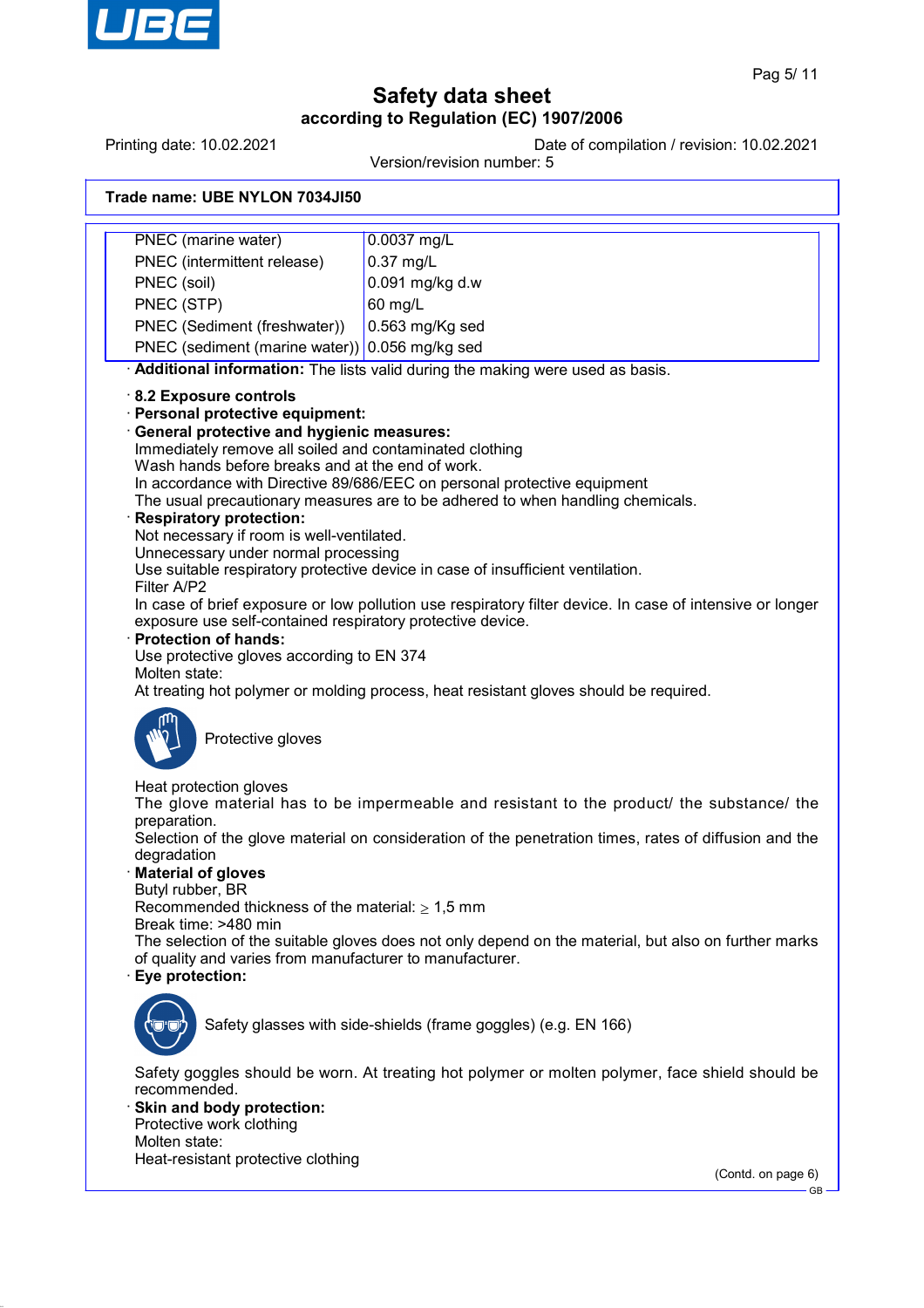

Printing date: 10.02.2021 Date of compilation / revision: 10.02.2021

Version/revision number: 5

### **Trade name: UBE NYLON 7034JI50**

#### Limitation and supervision of exposure into the environment Prevent the material from spreading into the environment.

## **SECTION 9: Physical and chemical properties** · **9.1 Information on basic physical and chemical properties** · **General Information** · **Appearance: Form:** Pellets **Colour:** Black · **Odour:** Light **Odour threshold:** Not applicable · **pH-value:** 7.5-8.5 (BBSA) Not applicable because it is a solid mixture · **Change in condition Melting point/freezing point:** -30 °C (BBSA) Not determined for mixture. **Initial boiling point and boiling range:** 314 °C (a 1013 hPa (BBSA)) · **Flash point:** >200 °C (Closed cup (BBSA)) · **Flammability (solid, gas):** Product is not flammable BBSA: Product is not flammable. · **Ignition temperature If all a set of the UP** and Not determined for mixture. · **Decomposition temperature:** Not determined for mixture. · **Auto-ignition temperature:** Not determined for mixture. BBSA: No exam necessary because the flash point goes above 200 ° C. · **Explosive properties:** Product does not present an explosion hazard. · **Explosion limits: Lower: Lower: Product does not present an explosion hazard.** Upper: Upper: **Product does not present an explosion hazard.** · **Oxidising properties** Not oxidising. (BBSA) · **Vapour pressure at 20 °C:** 0.0397 mPa (BBSA) · **Density: Relative density at 20 °C** 1.15 g/cm<sup>3</sup> (BBSA) Not determined for mixture. **Vapour density** Not applicable because it is a solid mixture **Evaporation rate Evaporation rate Not applicable because it is a solid mixture** · **Solubility in / Miscibility with water:**  $\blacksquare$  Not miscible or difficult to mix. · **Partition coefficient: n-octanol/water at 20 °C:** 2.05 log POW (BBSA) · **Viscosity: Dynamic at 20 °C:** 180 mPas (BBSA)<br> **Kinematic:** 180 mPas (BBSA) Not applicable because it is a solid mixture (Contd. on page 7)

GB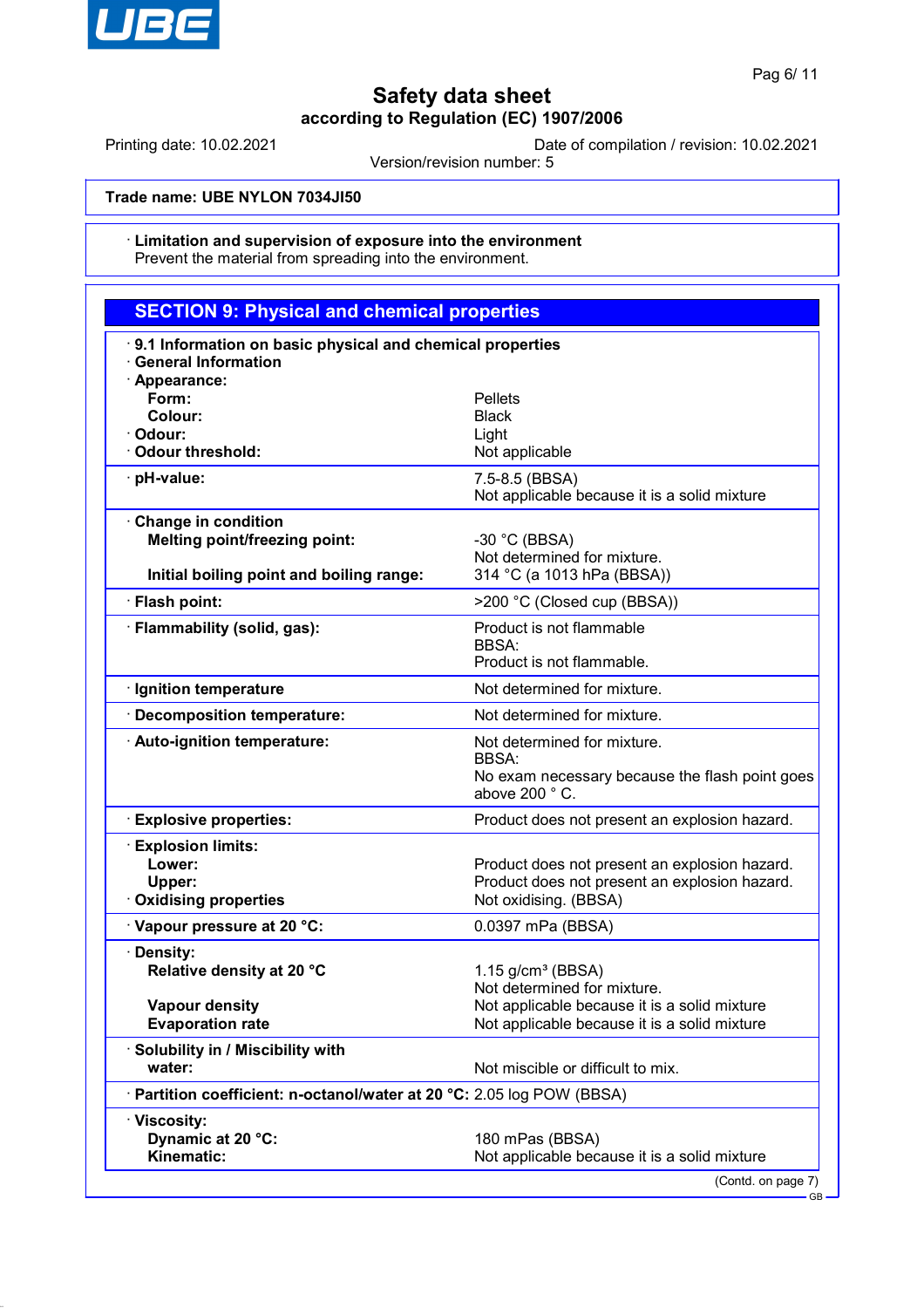

GB

# **Safety data sheet according to Regulation (EC) 1907/2006**

Printing date: 10.02.2021 Date of compilation / revision: 10.02.2021

Version/revision number: 5

**Trade name: UBE NYLON 7034JI50**

• **9.2 Other information** No further relevant information available.<br>
Molecular mass **Notecular mass** (RBSA) 213.3 g/mol · **Molecular mass** (BBSA): 213,3 g/mol

## **SECTION 10: Stability and reactivity**

- · **10.1 Reactivity**
- As BBSA: Thermal decomposition can lead to the escape of irritating gases and vapours.
- · **10.2 Chemical stability** The product is stable if stored and handled as prescribed/indicated
- · **Thermal decomposition / conditions to be avoided:**
- Stable at environment temperature.
- No decomposition if used and stored according to specifications.
- · **10.3 Possibility of hazardous reactions** No dangerous reactions known.
- · **10.4 Conditions to avoid**

Avoid heat, flames, sparks and other sources of ignition.

- Avoid high temperature
- · **10.5 Incompatible materials:** Oxidizing agents, acids, bases and reactive agents.
- · **10.6 Hazardous decomposition products:** Carbon monoxide
- Carbon dioxide

Hydrogen cyanide (prussic acid)

Ammonia

· **Additional information:**

As BBSA: On burning: release of toxic and corrosive gases/vapours (sulphur oxides).

## **SECTION 11: Toxicological information**

### · **11.1 Information on toxicological effects**

· **Acute toxicity** Based on available data, the classification criteria are not met.

|                   |                                  | LD/LC50 values relevant for classification:                       |                    |
|-------------------|----------------------------------|-------------------------------------------------------------------|--------------------|
|                   |                                  | 3622-84-2 N-butylbenzenesulphonamide (BBSA)                       |                    |
| Oral              | LD <sub>50</sub>                 | 2,070 mg/kg (rat)                                                 |                    |
| Dermal            | LD50                             | $>2,000$ mg/kg (rat)                                              |                    |
|                   |                                  | Inhalative LC50/4 h $>4.066$ mg/l (rat)                           |                    |
|                   | 108-31-6 maleic anhydride        |                                                                   |                    |
| Oral              | LD <sub>50</sub>                 | $1,090$ mg/kg (rat)                                               |                    |
| Dermal            | LD50                             | 2,620 mg/kg (rabbit)                                              |                    |
|                   |                                  | Inhalative   LC50/4 h   $>4.35$ mg/l (rat)                        |                    |
|                   | <b>Primary irritant effect:</b>  |                                                                   |                    |
|                   | <b>Skin corrosion/irritation</b> |                                                                   |                    |
| Mixture:          |                                  |                                                                   |                    |
| Components:       |                                  | Based on available data, the classification criteria are not met. |                    |
|                   |                                  | BBSA: Not classified with the available data.                     |                    |
| Maleic Anhydride: |                                  |                                                                   |                    |
| Species: rabbit   |                                  |                                                                   |                    |
| Result: corrosive |                                  |                                                                   |                    |
|                   |                                  | Serious eye damage/irritation                                     |                    |
| Mixture:          |                                  |                                                                   |                    |
|                   |                                  | Based on available data, the classification criteria are not met. |                    |
|                   |                                  |                                                                   | (Contd. on page 8) |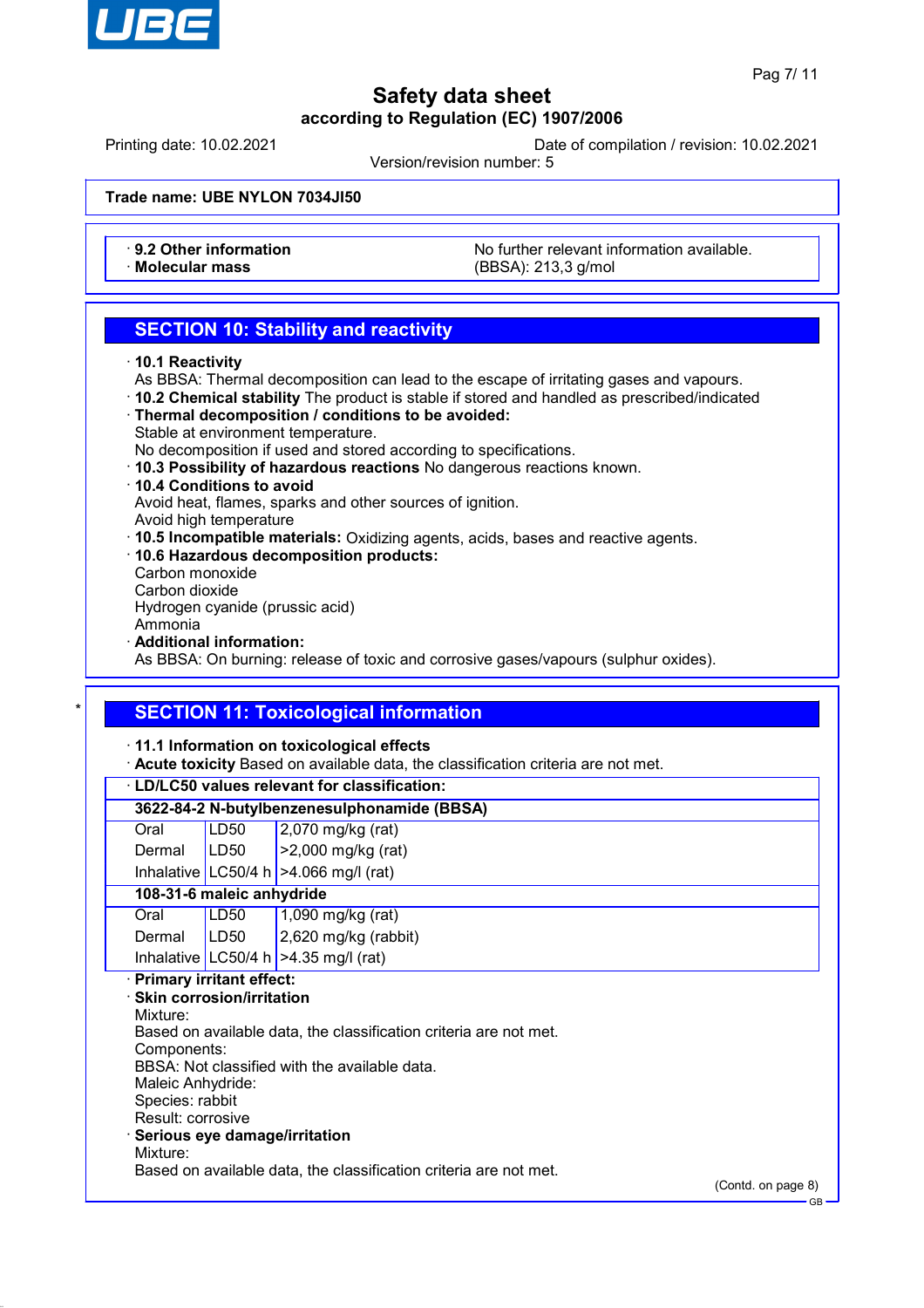

GB

# **Safety data sheet according to Regulation (EC) 1907/2006**

Printing date: 10.02.2021 Date of compilation / revision: 10.02.2021

Version/revision number: 5

|  |  | Trade name: UBE NYLON 7034JI50 |
|--|--|--------------------------------|
|  |  |                                |

Components: BBSA: Not classified with the available data. Maleic Anhydride: Species: rabbit Result: corrosive

- · **Respiratory or skin sensitisation** May cause an allergic skin reaction.
- · **Repeated dose toxicity** Components:
- Maleic Anhydride:
- Route of exposure: inhalation
- Target organs: respiratory system

Assessment: The substance is classified as specific target organ toxicant, repeated exposure, category 1.

### **3622-84-2 N-butylbenzenesulphonamide (BBSA)**

Oral NOEL 52 mg/kg (rat female) (90 dias)

52 mg/kg (rat male) (90 dias)

Dermal NOAEL > 1,000 mg/kg bw/day (rat) (28 dias)

### · **CMR effects (carcinogenity, mutagenicity and toxicity for reproduction)**

- · **Germ cell mutagenicity** Based on available data, the classification criteria are not met.
- · **Carcinogenicity** Based on available data, the classification criteria are not met.
- · **Reproductive toxicity** Based on available data, the classification criteria are not met.
- · **STOT-single exposure** Based on available data, the classification criteria are not met.
- · **STOT-repeated exposure** Based on available data, the classification criteria are not met.
- · **Aspiration hazard** Based on available data, the classification criteria are not met.

## **SECTION 12: Ecological information**

| $\cdot$ 12.1 Toxicity<br>· Aquatic toxicity:<br>Mixture:<br>Components:<br>BBSA:                                   | No further relevant information available.<br>Harmful to aquatic organisms with long lasting effects.                                                                                                           |                    |
|--------------------------------------------------------------------------------------------------------------------|-----------------------------------------------------------------------------------------------------------------------------------------------------------------------------------------------------------------|--------------------|
|                                                                                                                    | 3622-84-2 N-butylbenzenesulphonamide (BBSA)                                                                                                                                                                     |                    |
| EC50(72h)                                                                                                          | 49 mg/L (Selenastrum capricornutum)                                                                                                                                                                             |                    |
|                                                                                                                    | LC50 (96 h) $\vert$ >38 mg/l (Danio rerio)                                                                                                                                                                      |                    |
|                                                                                                                    | EC50 $(48 h)$ 56 mg/l (daphnia magna)                                                                                                                                                                           |                    |
| Mixture:<br>Components:<br><b>BBSA</b><br>Not easily biodegradable<br>Maleic Anhydride:<br>Mixture:<br>Components: | 12.2 Persistence and degradability<br>No further relevant information available.<br>Easily biodegradable: 93%. After 11 days.<br>· 12.3 Bioaccumulative potential<br>No further relevant information available. |                    |
|                                                                                                                    |                                                                                                                                                                                                                 | (Contd. on page 9) |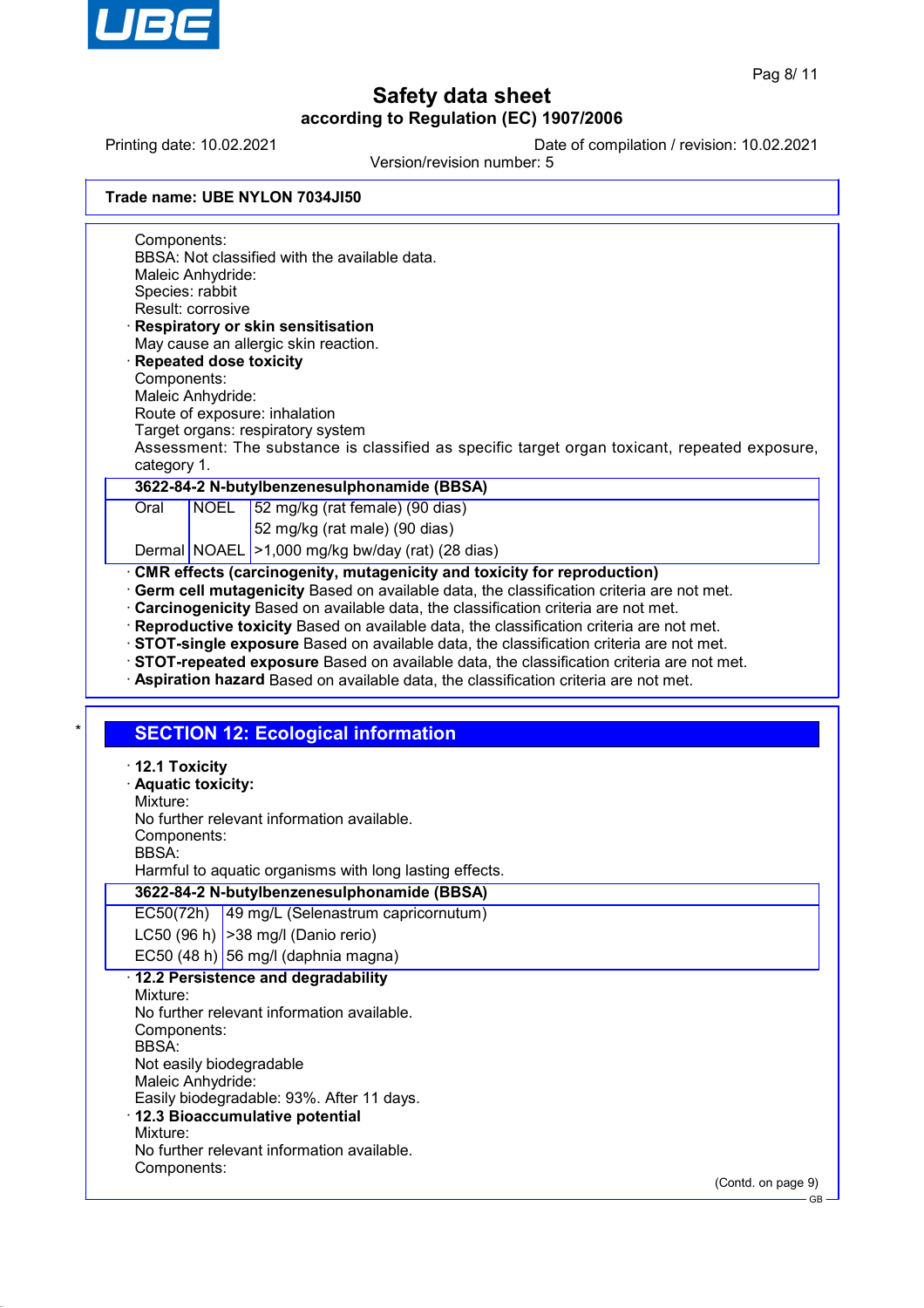

Printing date: 10.02.2021 Date of compilation / revision: 10.02.2021

Version/revision number: 5

**Trade name: UBE NYLON 7034JI50**

BBSA: log Pow=2.01 (20-25ºC)

No indication of bio-accumulation potential

Maleic Anhydride:

Low potential based on the log Kow

log Pow:-2.61 (20 ºC)

· **12.4 Mobility in soil** No further relevant information available.

- · **12.5 Results of PBT and vPvB assessment**
- · **PBT:** Not applicable.

· **vPvB:** Not applicable.

· **12.6 Other adverse effects** No further relevant information available.

### **SECTION 13: Disposal considerations**

### · **13.1 Waste treatment methods**

#### · **Recommendation**

Chemical residues generally count as special waste

Must not be disposed together with household garbage. Do not allow product to reach sewage system.

Disposal must be made according to official regulations.

- · **Uncleaned packaging:**
- · **Recommendation:**

Packaging may contain residues of the product and should be treated accordingly. Disposal must be made according to official regulations.

| <b>SECTION 14: Transport information</b>                                   |                             |  |
|----------------------------------------------------------------------------|-----------------------------|--|
| $\cdot$ 14.1 UN-Number<br>· ADR, IMDG, IATA                                | Not applicable              |  |
| 14.2 UN proper shipping name<br>· ADR, IMDG, IATA                          | Not applicable              |  |
| 14.3 Transport hazard class(es)                                            |                             |  |
| · ADR, ADN, IMDG, IATA<br>· Class                                          | Not applicable              |  |
| 14.4 Packing group<br>· ADR, IMDG, IATA                                    | Not applicable              |  |
| ⋅14.5 Environmental hazards:<br>· Marine pollutant:                        | No.                         |  |
| 14.6 Special precautions for user                                          | Not applicable.             |  |
| 14.7 Transport in bulk according to Annex II<br>of Marpol and the IBC Code | Not applicable.             |  |
| · Transport/Additional information:                                        | Not classification assigned |  |
| · UN "Model Regulation":                                                   | Not applicable              |  |

(Contd. on page 10)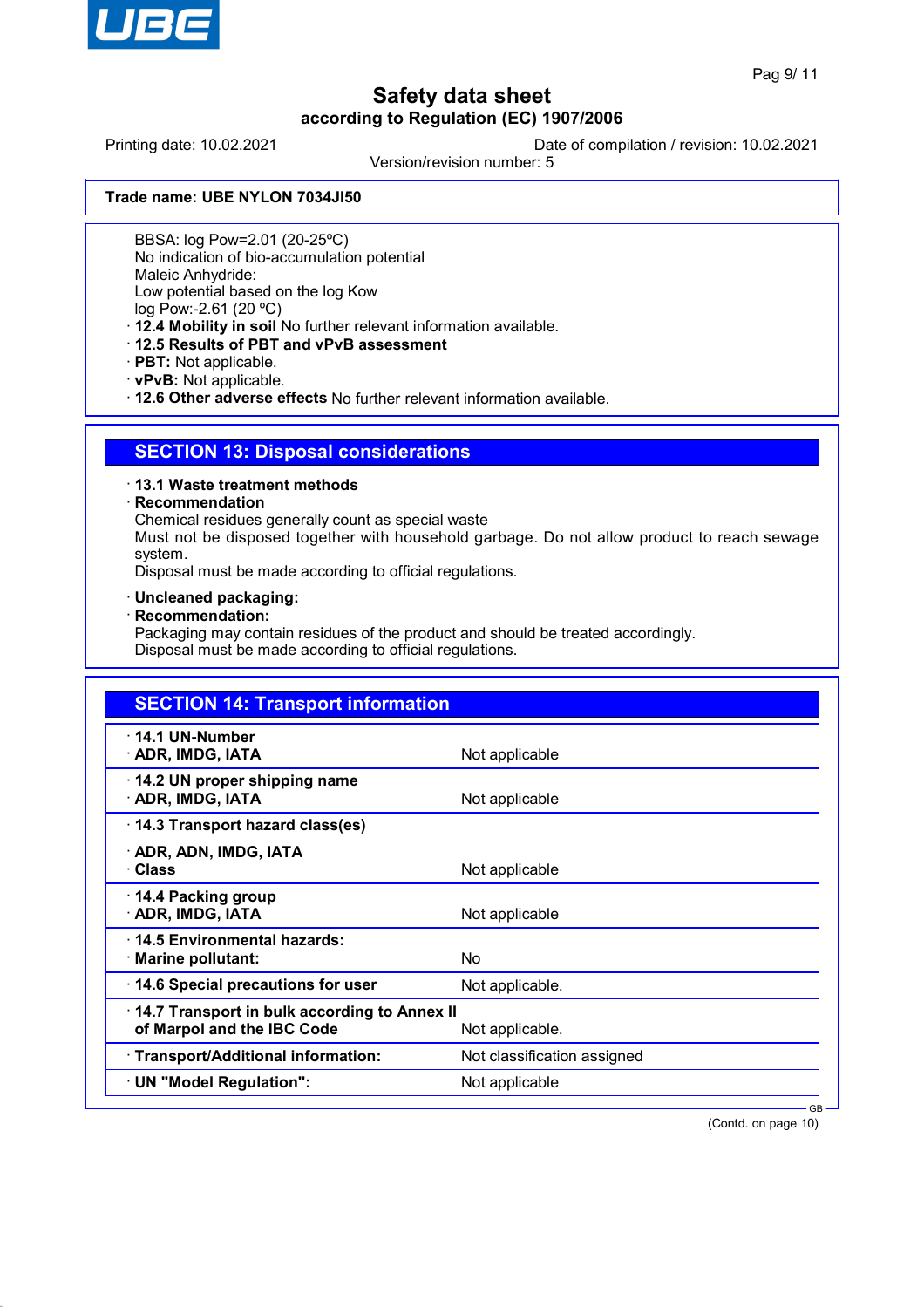

Printing date: 10.02.2021 Date of compilation / revision: 10.02.2021

Version/revision number: 5

#### **Trade name: UBE NYLON 7034JI50**

### **SECTION 15: Regulatory information**

- · **15.1 Safety, health and environmental regulations/legislation specific for the substance or mixture**
- · **Directive 2012/18/EU**
- · **Named dangerous substances ANNEX I** None of the ingredients is listed.
- · **15.2 Chemical safety assessment:**
- For the mixture:

A Chemical Safety Assessment has not been carried out.

### **SECTION 16: Other information**

This information is based on our present knowledge. However, this shall not constitute a guarantee for any specific product features and shall not establish a legally valid contractual relationship.

#### · **Relevant phrases**

- H302 Harmful if swallowed.
- H314 Causes severe skin burns and eye damage.
- H317 May cause an allergic skin reaction.
- H318 Causes serious eye damage.

H332 Harmful if inhaled.

- H334 May cause allergy or asthma symptoms or breathing difficulties if inhaled.
- H372 Causes damage to organs through prolonged or repeated exposure.
- H412 Harmful to aquatic life with long lasting effects.
- · **Training hints**

Specific training of workers to comply with the requirements specified in the Safety Data Sheet is required.

- · **Classification according to Regulation (EC) No 1272/2008**
- -Physico-chemical hazards: the classification of the mixture has been done based on tests.

-Health hazards: the classification of the mixture has been done based on information of ingredients.

-Environment hazards: the classification of the mixture has been done based on information of ingredients.

#### · **Department issuing SDS:** Product Liability group

- · **Contact:** Contact with business unit for any issue related to the safety data sheet
- · **Abbreviations and acronyms:**

ADR: Accord européen sur le transport des marchandises dangereuses par Route (European Agreement concerning the International Carriage of Dangerous Goods by Road)

IMDG: International Maritime Code for Dangerous Goods

- IATA: International Air Transport Association GHS: Globally Harmonised System of Classification and Labelling of Chemicals
- EINECS: European Inventory of Existing Commercial Chemical Substances
- ELINCS: European List of Notified Chemical Substances
- CAS: Chemical Abstracts Service (division of the American Chemical Society)
- DNEL: Derived No-Effect Level (REACH)
- PNEC: Predicted No-Effect Concentration (REACH)
- LC50: Lethal concentration, 50 percent
- LD50: Lethal dose, 50 percent
- PBT: Persistent, Bioaccumulative and Toxic
- vPvB: very Persistent and very Bioaccumulative
- Acute Tox. 4: Acute toxicity oral Category 4
- Skin Corr. 1B: Skin corrosion/irritation Category 1B
- Eye Dam. 1: Serious eye damage/eye irritation Category 1
- Resp. Sens. 1: Respiratory sensitisation Category 1
- Skin Sens. 1: Skin sensitisation Category 1
- Skin Sens. 1A: Skin sensitisation Category 1A

STOT RE 1: Specific target organ toxicity (repeated exposure) – Category 1

Aquatic Chronic 3: Hazardous to the aquatic environment - long-term aquatic hazard – Category 3

(Contd. on page 11)